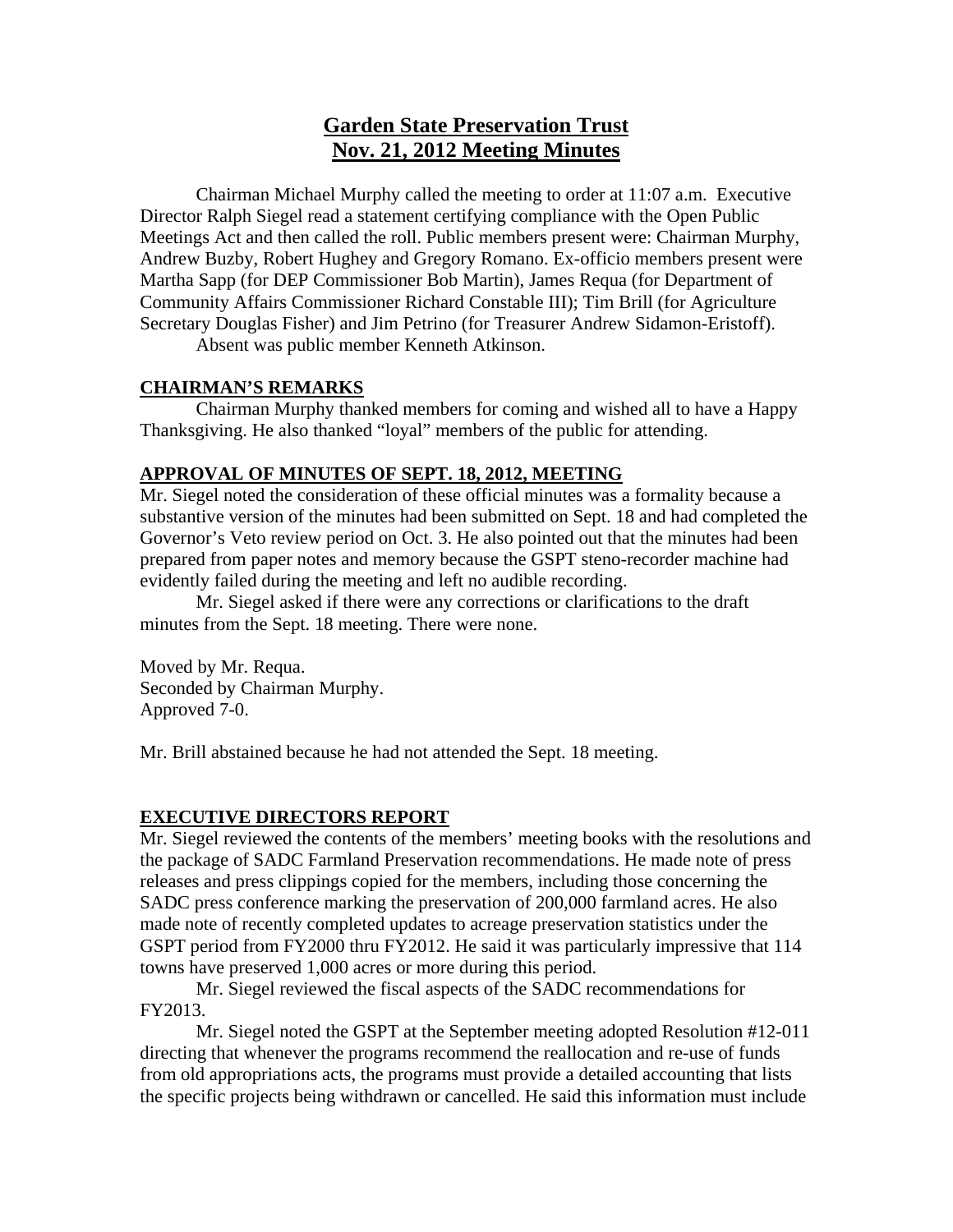the specific sums appropriated to each cancelled project and the appropriations act in which each cancelled project was first authorized.

 Mr. Siegel said the SADC's submission of funding recommendations complied with this new policy. He said the listing of cancelled and withdrawn projects prepared by the SADC was a model for how this information was to be structured and reported in accordance with the policy in Resolution #12-011. He said the listing showed precisely where the \$8.6 million and \$1.4 million were coming from, which can give the board members confidence that those funds are indeed available to cover the reallocation being recommended.

 Mr. Siegel acknowledged "a terrific job" done by SADC fiscal officer Bryan Lofberg, who was in attendance, for documenting the cancelled and withdrawn projects.

 Mr. Petrino told Mr. Siegel he was impressed and pleased with the listing of cancelled and withdrawn projects.

### **PRESENTATION OF SADC RECOMMENDATIONS FOR FY2013**

SADC Executive Director Susan Payne introduced her staff and made a presentation with a PowerPoint slide show to review the recommendations for the Farmland Preservation Program for FY2013.

 Ms. Payne began by presenting a big-picture briefing on the status and issues in farmland preservation in New Jersey.

 Ms. Payne discussed the 200,000-acre press event recently held at a newly preserved farm in Upper Pittsgrove. She described it as a milestone for the 30-year-old program and placed New Jersey's accomplishments in a national perspective.

- $\checkmark$  New Jersey's preserved-farm acreage ranks its program 4th in the United States.
- $\checkmark$  The total of 2,128 preserved farms is a 2nd highest total of preserved farms of any state in the United States.
- $\checkmark$  The public investment of \$922 million is the top expenditure on farmland preservation of any state in the United States.
- $\checkmark$  The permanent preservation of 25% of the state's agricultural land base is the highest percentage preserved of any state in the nation.

Ms. Payne said the New Jersey program is looked upon nationally as a model.

 Ms. Payne highlighted some critical projects. She made note of the Princeton Nurseries transaction of 1,900 acres preserved in three counties in partnership with the Green Acres program. She said it was the largest cooperative acquisition ever done with the two programs.

 Ms. Payne said her agency was also developing standards to regulate the installation of solar panels on farms.

 Ms. Payne reviewed preservation data charts on the PowerPoint presentation. She said because there have been only two sets of appropriations in the past four years, annual expenditures to complete projects have declined to below \$40 million in 2012 for the first time since 2002.

 Ms. Payne said the most recent Census of Agriculture showed 733,450 acres in production, which would include woodlands. The DEP's Land Cover Data research in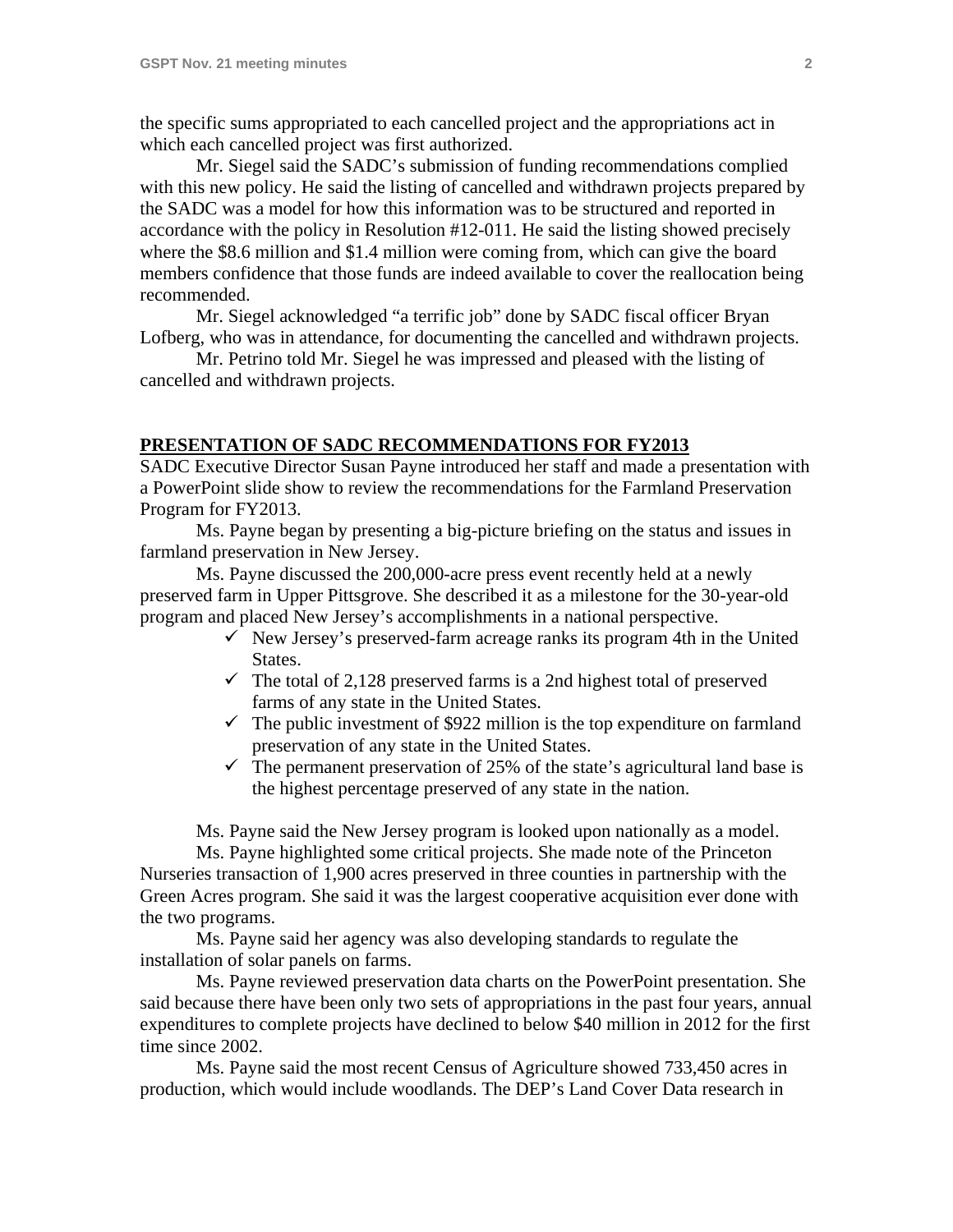2007, which uses a different measurement system, showed 641,818 acres in agriculture, which would exclude woodland. She said the DEP data represents a 22% loss in the past 21 years averaging about 8,500 acres lost a year.

 Ms. Payne said in the Highlands region specifically there were 114,091 acres in agriculture. She said 35,602 of these acres were in the highly restrictive "preservation area."

 Statewide, Ms. Payne said, 58,858 acres in agricultural production were located not on preserved farms but on permanently preserved refuge or park lands that were being leased out to farmers with strict limits on the type of production permitted.

 Ms. Payne said the data she presented shows that the threat to New Jersey farmland is still alive and real, providing the motivation to keep the program going. Ms. Payne said with 200,000 acres preserved, there remains about half a million acres at risk and in need of protection.

### *(The presentation is available in its entirety at the GSPT Web site www.gardenstatepreservationtrust.org)*

 Ms. Payne said all 18 counties with farmland preservation programs have submitted comprehensive farmland preservation plans, as have 46 municipalities conducting their own "planning incentive" farmland preservation programs. She said this planning was integral in targeting which regions and which projects were most important.

 Ms. Payne then turned her attention to the specific recommendations being made for FY2013 totaling \$79.5 million. She said most of it will be going out in grants to counties (\$38.5 million) and municipal agencies (\$16.25 million) and to nonprofit programs (\$4.1 million). She said \$20.6 million, about a quarter of the funds, are kept by the SADC for State Acquisitions.

 Ms. Payne reviewed the ranking process used to ensure funds are allotted throughout the state in every county. She said the State Acquisition program uses a county-by-county scoring system to select priority farms in each county according to their local standards and farm sizes.

 For the county programs, Ms. Payne said \$13.5 million will be distributed in base grants to 15 counties that applied for the funds and have used up their previous two grant allocations. She said there is also a \$25 million competitive pot of funds that these counties can access once they have used their base grant. She said a county can use up to \$5 million depending on the number of projects the county agency is completing.

 Ms. Payne said the counties' success in using the previous grant allocations determined the size of the base grant being proposed for FY2013. Citing examples, she said Burlington County has used 80 percent of the funds allocated in the past two funding rounds, and so the county qualified for the full base grant of \$1,000,000. On the other hand, Camden County's program has used little of its previous grant funds so far, so it did not receive a base grant at all in the FY2013 recommendation.

 Ms. Payne said the same approach is used for the municipal "PIG" grants of between \$500,000 and \$750,000. She said 31 towns would receive grants totaling \$16.25 million. She said three new PIG towns -- Hopewell Township in Cumberland County, and Frankford and Green Townships in Sussex County -- would receive starting grants of \$750,000. She said the other 28 towns would receive base grants of \$500,000 because they have used most of their funding from previous grants. She said other PIG towns that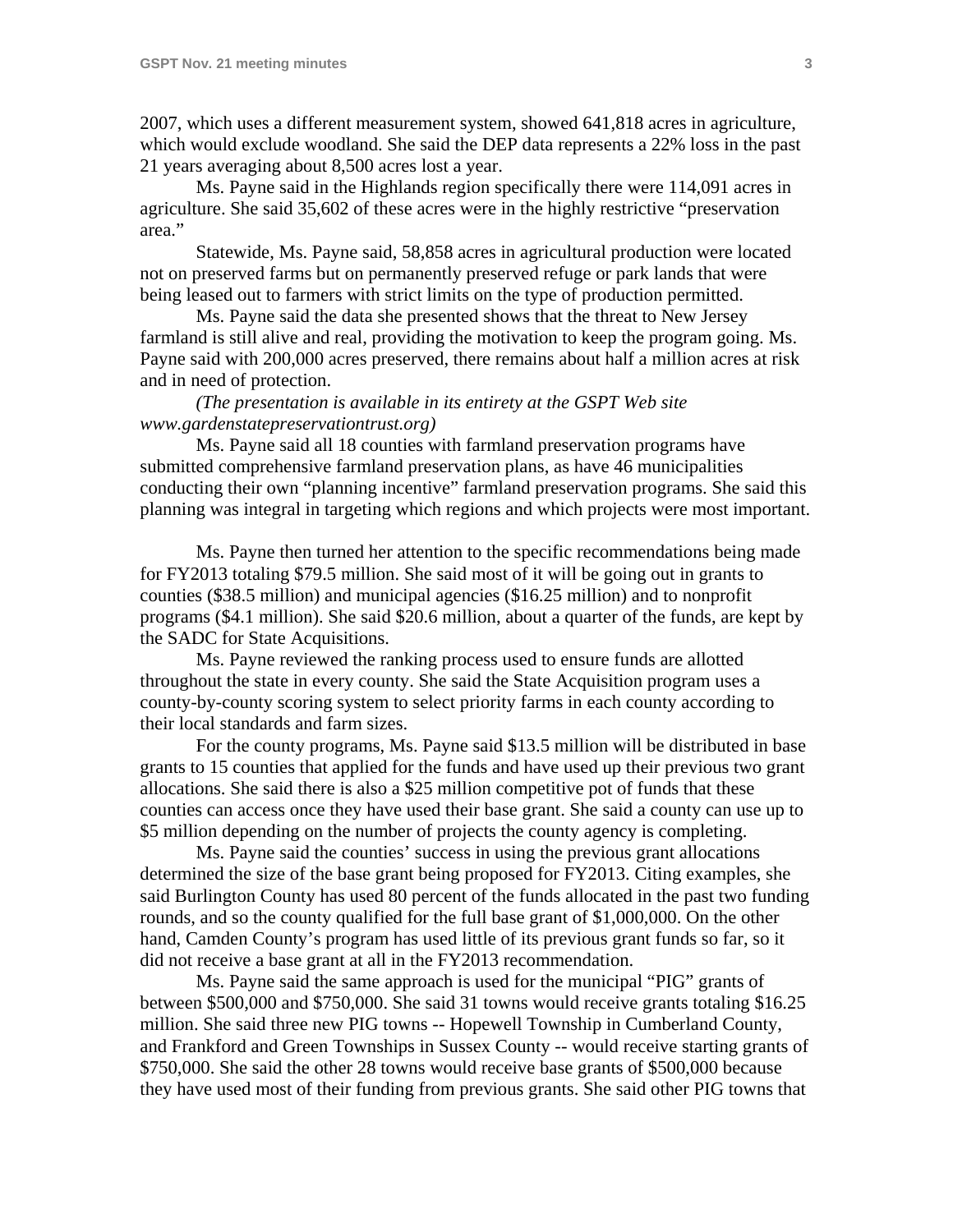have not been as active have no need of additional grants in FY2013 because still have their prior grant allocations in place.

 Ms. Payne said four nonprofit land trusts will share matching grants totaling \$4,083,320. The land trusts have targeted a total of 14 farms, but the grants are flexible to allow funds to be used on the projects that can be completed the soonest.

 Mr. Requa said he was surprised to hear about legislation to appropriate \$123 million from the 2009 bond funds. Ms. Sapp explained these were the Green Acres appropriations approved by the GSPT in September.

 Mr. Romano asked if the State Acquisition program included "fee-simple" acquisitions in which the land is purchased outright by the SADC and comes into state ownership for eventual re-sale at auction. Ms. Payne said it did but she said the SADC was doing few fee-simple acquisitions because of the difficulty involved. She said the majority of State Acquisitions were done with development easements.

 Ms. Sapp asked if the nonprofit grants covered the full request. Ms. Payne said some farms did not qualify but that all of those that did qualify were funded. Mr. Romano, who was Ms. Payne's predecessor as director of the SADC, explained the SADC is not required to provide a specific percentage of its funds to nonprofits, nor is the SADC required to remain with the percentage cap, as the Green Acres program is required to do.

 Mr. Romano -- who now works at the New Jersey Conservation Foundation - said many farms are preserved by nonprofit trusts with no state funding. He suggested these acres may not be included in the state statistics but that they ought to be.

# **RESOLUTION #12-012 TO APPROVE THE STATE AGRICULTURE DEVELOPMENT COMMITTEE RECOMMENDATIONS FOR FARMLAND PRESERVATION PROGRAM GRANTS FOR FISCAL YEAR 2013 FROM THE 2009 REFERENDUM FARMLAND PRESERVATION BOND FUND PL 2009 C.117.**

Chairman Murphy called for action on the resolutions and directed Mr. Siegel to conduct the votes.

 Mr. Siegel advised board members who intended to recuse from the vote of their need to step away from the meeting table and to join the audience for the duration of their recusal.

 Mr. Siegel explained there were three resolutions because the grants are coming from three different funding sources. He said this resolution was funded from the 2009 Bond Fund, which was providing the bulk of the funding.

Moved by Mr. Hughey Seconded by Mr. Requa Approved 7-0.

Mr. Buzby recused himself because of grants to Salem County, where Mr. Buzby sits as chair of the County Agriculture Development Board.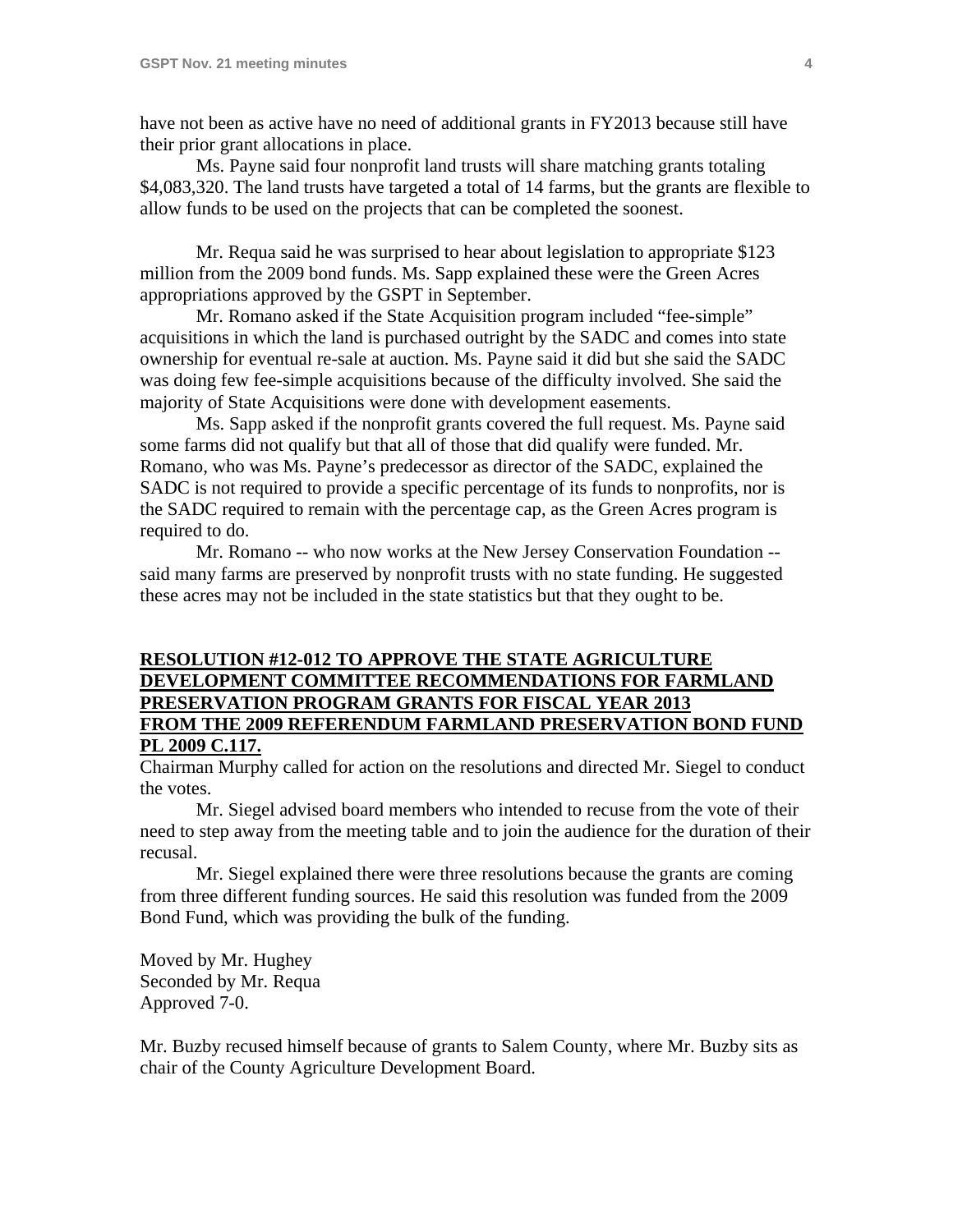# **RESOLUTION #12-013 TO APPROVE THE STATE AGRICULTURE DEVELOPMENT COMMITTEE RECOMMENDATIONS FOR FARMLAND PRESERVATION PROGRAM GRANTS FOR FISCAL YEAR 2013 FROM THE GARDEN STATE FARMLAND PRESERVATION TRUST FUND.**

Mr. Siegel explained these funds from the GSPT's own trust fund were being made available by the cancellation or withdrawal of projects from old appropriations. Chairman Murphy called for action on the resolution.

Moved by Mr. Hughey Seconded by Chairman Murphy Approved 7-0.

Mr. Buzby again recused himself because of grants to Salem County.

# **RESOLUTION #12-014 TO APPROVE THE STATE AGRICULTURE DEVELOPMENT COMMITTEE RECOMMENDATIONS FOR FARMLAND PRESERVATION PROGRAM GRANTS FOR FISCAL YEAR 2013 FROM THE 2007 REFERENDUM FARMLAND PRESERVATION BOND FUND PL 2007 C.119.**

Mr. Siegel explained these funds from the 2007 Bond Fund were being made available by the cancellation or withdrawal of projects from old appropriations.

Chairman Murphy called for action on the resolution.

Moved by Mr. Hughey. Seconded by Mr. Petrino. Approved 7-0.

Mr. Buzby again recused himself because of grants to Salem County.

# **RESOLUTION #12-015 TO APPROVE THE STATE AGRICULTURE DEVELOPMENT COMMITTEE RECOMMENDATIONS FOR NONPROFIT GRANTS TO THE NEW JERSEY CONSERVATION FOUNDATION FOR FISCAL YEAR 2013 FROM THE 2009 REFERENDUM FARMLAND PRESERVATION BOND FUND PL 2009 C.117. AND FROM THE GARDEN STATE FARMLAND PRESERVATION TRUST FUND**

Mr. Siegel explained this grant was separated from the prior resolutions so Mr. Romano could participate in those votes. This separate resolution was prepared to accommodate the need for Mr. Romano to recuse himself. Mr. Siegel said such an accommodation found be made for any board member upon request so they could participate in the majority of the votes.

Chairman Murphy called for action on the resolution.

Moved by Ms. Sapp. Seconded by Mr. Requa. Approved 7-0.

Mr. Romano recused himself from the vote and stepped away from the board table because of grants to the New Jersey Conservation Foundation, where he is an employee.